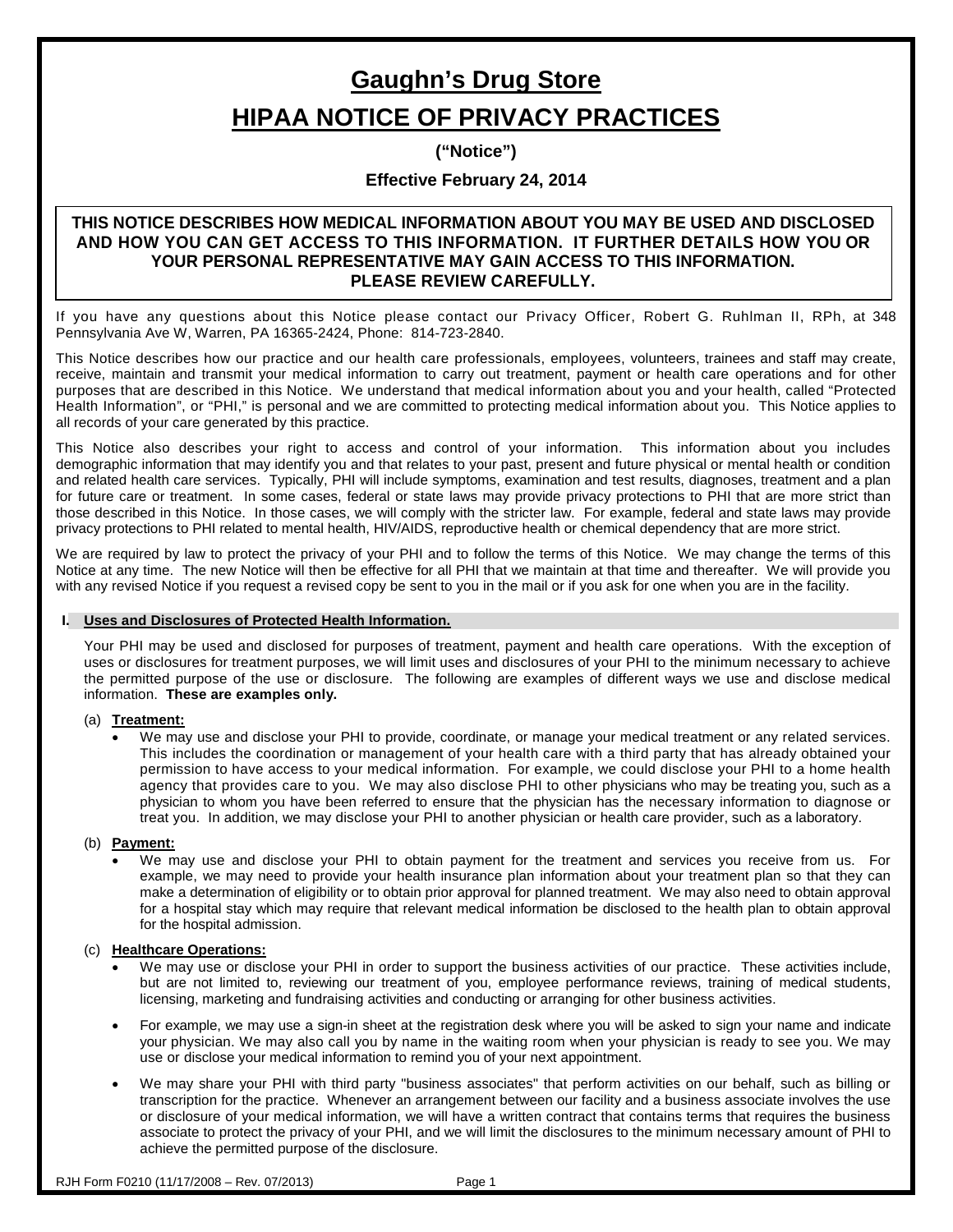- We may use or disclose your PHI to provide you with information about treatment alternatives or other health-related benefits and services that may be of interest to you. We may also use and disclose your PHI for other marketing activities. For example, your name and address may be used to send you a newsletter about our practice and the services we offer. We may also send you information about products or services that we believe may be beneficial to you. You may contact our **Privacy Officer** to request that these materials not be sent to you.
- We may use or disclose your demographic information and the dates that you received treatment from your physician, as necessary, in order to contact you for fundraising activities supported by our facility. If you do not want to receive these materials, please contact our **Privacy Officer** to request that these fundraising materials not be sent to you.

## (d) **Health Information Exchange:**

• Gaughn's Drug Store, along with certain other health care providers and practice groups in the area, participate in health information exchanges ("Exchange"). The Exchange facilitates electronic sharing and exchange of medical and other individually identifiable health information regarding patients among health care providers that participate in the Exchange. Through the Exchange we may electronically disclose demographic, medical, billing and other healthrelated information about you to other health care providers that participate in the Exchange and request such information for purposes of facilitating or providing treatment, arrangement for payment for health care services or otherwise conducting or administering their health care operations.

## **II. Other Permitted and Required Uses and Disclosures That May Be Made With Your Consent, Authorization or Opportunity to Object.**

We may use and disclose your PHI in the following instances. You have the opportunity to agree or object to the use or disclosure of all or part of your medical information. If you are not present or able to agree or object to the use or disclosure of the medical information, then your physician may, using professional judgment, determine whether the disclosure is in your best interest. In this case, only the medical information that is relevant to your health care will be disclosed.

## (a) **Others Involved in Your Healthcare:**

• Unless you object, we may disclose to a member of your family, a relative or close friend your PHI that directly relates to that person's involvement in your health care. If you are unable to agree or object to such a disclosure, we may disclose such information if we determine that it is in your best interest based on our professional judgment. We may use or disclose your information to notify or assist in notifying a family member or any other person that is responsible for your care at your location, general condition or death. Finally, we may use or disclose your PHI to an entity assisting in disaster relief efforts and to coordinate uses and disclosures to family or other individuals involved in your health care.

#### (b) **Emergencies:**

We may use or disclose your PHI for emergency treatment. If this happens, we shall try to obtain your consent as soon as reasonable after the delivery of treatment. If the practice is required by law to treat you and has attempted to obtain your consent but is unable to do so, the practice may still use or disclose your medical information to treat you.

## (c) **Communication Barriers:**

• We may use and disclose your information if the practice attempts to obtain consent from you but is unable to do so due to substantial communication barriers and, in our professional judgment, you intended to consent to use or disclosure under the circumstances.

## **III. Other Permitted and Required Uses and Disclosures That May Be Made Without Your Consent, Authorization or Opportunity to Object:**

We may use or disclose your PHI in the following situations without your consent or authorization. These situations include:

## (a) **Required By Law:**

• We may use or disclose your PHI when federal, state or local law requires disclosure. You will be notified of any such uses or disclosure.

## (b) **Public Health:**

• We may disclose your PHI for public health activities and purposes to a public health authority that is permitted by law to collect or receive the information. This disclosure will be made for the purpose of controlling disease, injury or disability.

## (c) **Communicable Diseases:**

• We may disclose your PHI, if authorized by law, to a person who may have been exposed to a communicable disease or may otherwise be at risk of contracting or spreading the disease or condition.

## (d) **Health Oversight:**

We may disclose your PHI to a health oversight agency for activities authorized by law, such as audits, investigations, inspections and licensure. These activities are necessary for the government agencies to oversee the health care system, government benefit programs, other government regulatory programs and civil rights laws.

## (e) **Abuse or Neglect:**

• We may disclose your PHI to a public health authority that is authorized by law to receive reports of child abuse or neglect. In addition, we may disclose your medical information to the governmental entity authorized to receive such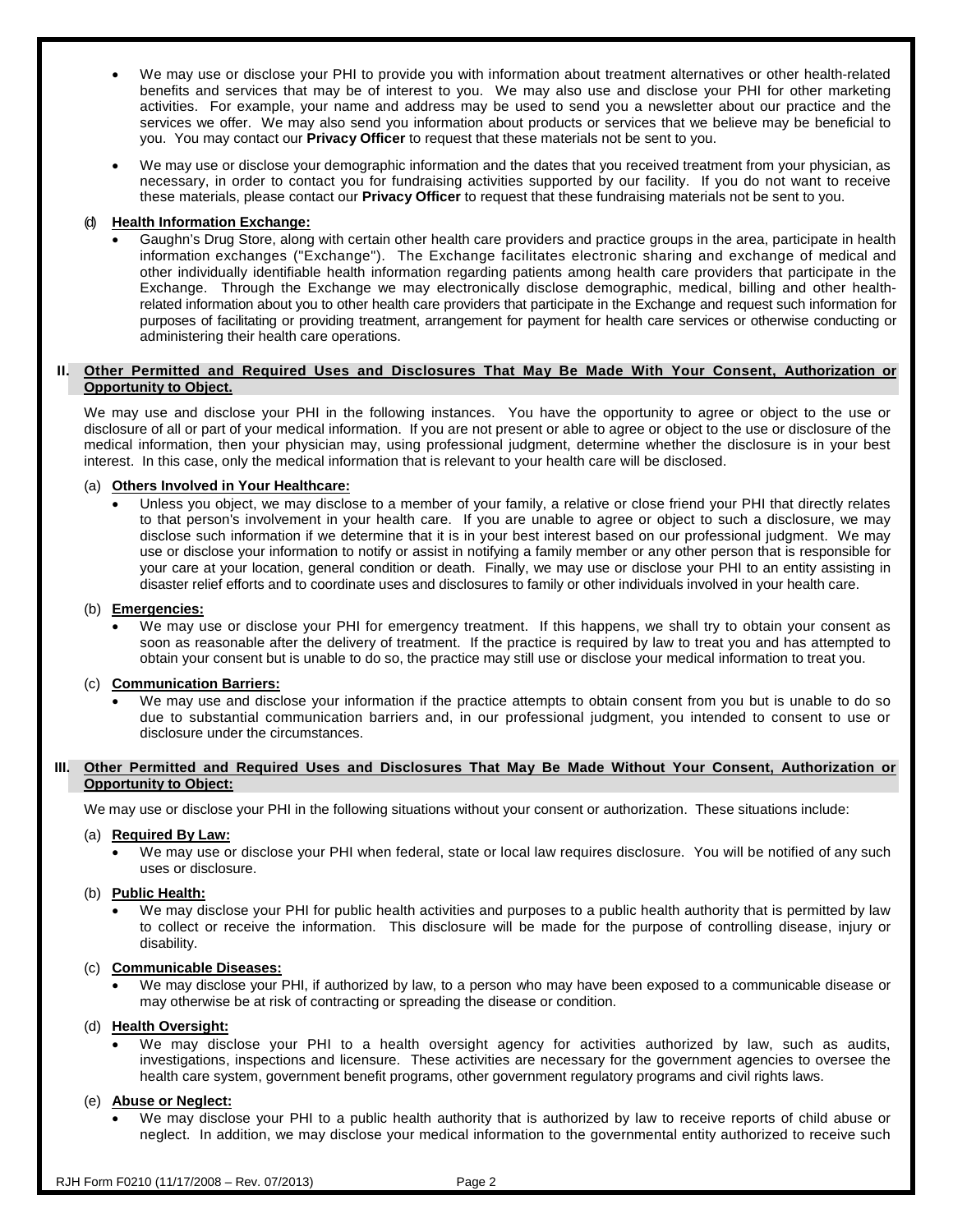information if we believe that you have been a victim of abuse, neglect or domestic violence as is consistent with the requirements of applicable federal and state laws.

## (f) **Food and Drug Administration:**

We may disclose your PHI to a person or company required by the Food and Drug Administration to report adverse events, product defects or problems, biologic product deviations, track products, to enable product recalls, to make repairs or replacements, or to conduct post marketing surveillance, as required.

## (g) **Legal Proceedings:**

• We may disclose your PHI in the course of any judicial or administrative proceeding, when required by a court order or administrative tribunal, and in certain conditions in response to a subpoena, discovery request or other lawful process.

## (h) **Law Enforcement:**

• We may disclose your PHI, as long as applicable legal requirements are met, for law enforcement purposes. These law enforcement purposes include: (i) responding to a court order, subpoena, warrant, summons or otherwise required by law; (ii) identifying or locating a suspect, fugitive, material witness or missing person; (iii) pertaining to victims of a crime; (iv) suspecting that death has occurred as a result of criminal conduct; (v) in the event that a crime occurs on the premises of the practice; and (vi) responding to a medical emergency (not on the Practice's premises) and it is likely that a crime has occurred.

## (i) **Coroners, Funeral Directors, and Organ Donors:**

• We may disclose your PHI to a coroner or medical examiner for identification purposes, determining cause of death or for the coroner or medical examiner to perform other duties authorized by law. We may also disclose PHI to funeral directors as necessary to carry out their duties.

## (j) **Research:**

• We may use and disclose your PHI for research purposes in certain limited circumstances. We will obtain your written authorization to use your PHI for research purposes except when an Internal Review Board ("IRB") or Privacy Board has determined that the waiver of your authorization satisfies the following: (i) the use or disclosure involves no more than a minimal risk to your privacy based on the following: (A) an adequate plan to protect the identifiers from improper use and disclosure; (B) an adequate plan to destroy the identifiers at the earliest opportunity consistent with the research (unless there is a health or research justification for retaining the identifiers or such retention is otherwise required by law); and (C) adequate, written assurances that the PHI will not be re-used or disclosed to any other person or entity (except as required by law) for authorized oversight of the research study, or for other research for which the use or disclosure would otherwise be permitted; (ii) the research could not practicably be conducted without the waiver; and (iii) the research could not practicably be conducted without access to and use of the PHI.

## (k) **Criminal Activity:**

• Consistent with applicable federal and state laws, we may disclose your PHI if we believe that the use or disclosure is necessary to prevent or lessen a serious and imminent threat to the health or safety of a person or the public. We may also disclose PHI if it is necessary for law enforcement authorities to identify or apprehend an individual.

## (l) **Organ and Tissue Donation:**

• If you are an organ donor, we may release your PHI to organizations that handle organ procurement or organ, eye or tissue transplantation or to an organ donation bank, as necessary, to facilitate organ or tissue donation and transplantation.

## (m) **Military Activity and National Security:**

• If you are a member of the armed forces, we may use or disclose PHI (i) as required by military command authorities; (ii) for the purpose of determining by the Department of Veterans Affairs of your eligibility for benefits; or (iii) for foreign military personnel to the appropriate foreign military authority. We may also disclose your medical information to authorized federal officials for conducting national security and intelligence activities, including for the protective services to the President or others legally authorized.

## (n) **Workers' Compensation:**

• We may disclose your PHI as authorized to comply with workers' compensation laws and other similar programs that provide benefits for work-related injuries or illness.

## (o) **Inmates:**

• We may use or disclose your PHI if you are an inmate of a correctional facility and our practice created or received your health information in the course of providing care to you.

## (p) **Required Uses and Disclosures:**

• Under the law, we must make disclosures to you and when required by the Secretary of the Department of Health and Human Services to investigate or determine our compliance with our legal obligations to safeguard your PHI.

## **IV. The Following Is a Statement of Your Rights with Respect to Your PHI and a Brief Description of How You May Exercise These Rights.**

## (a) **You have the right to inspect and copy your PHI.**

• This means you may inspect and obtain a copy of your PHI that has originated in our practice. We may charge you a reasonable fee for copying and mailing records. To the extent we maintain any portion of your PHI in electronic